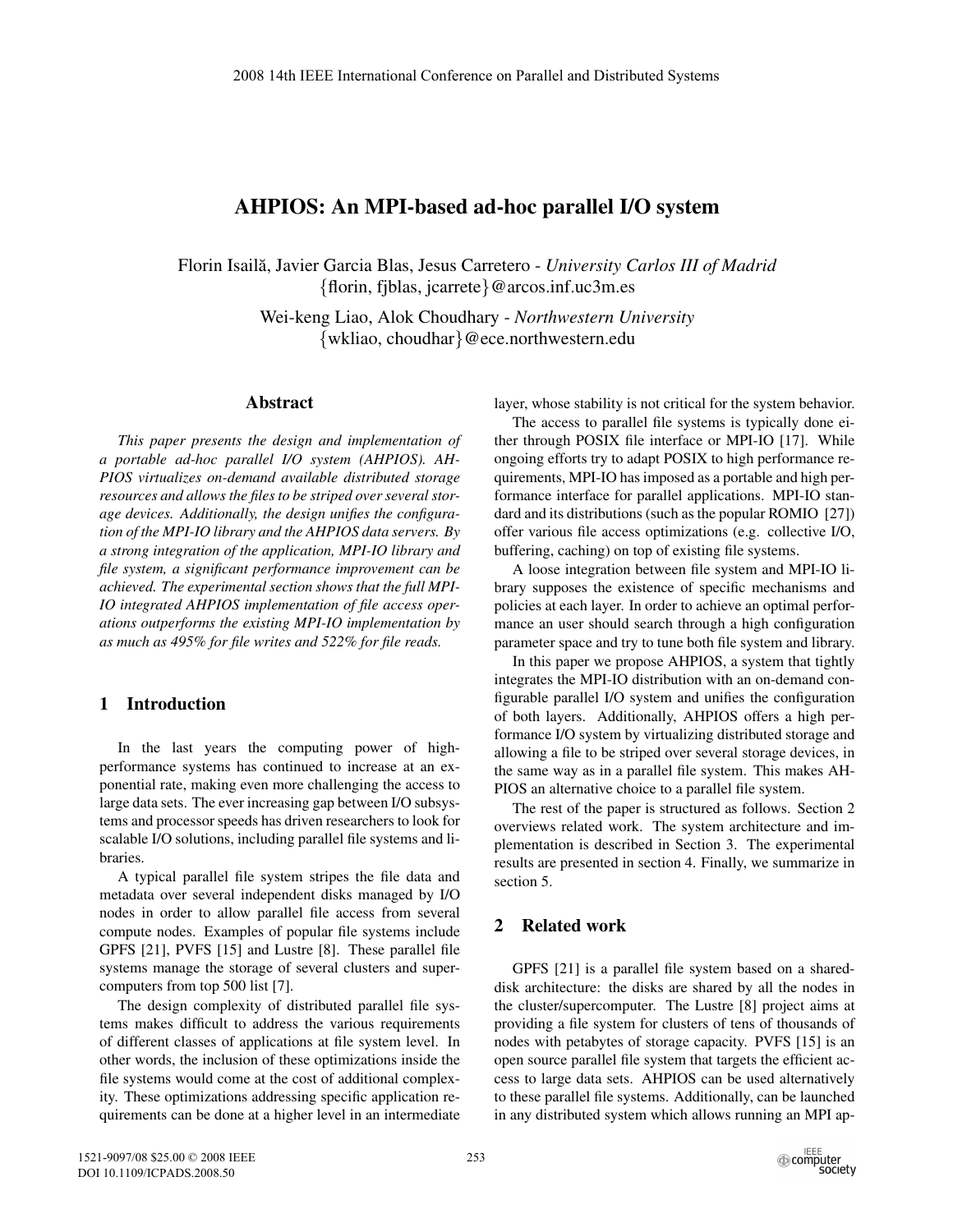

**Figure 1. AHPIOS architecture with one application and one AHPIOS instance.**

plication, allowing to virtualize on-demand cluster or grid storage resources.

Collective I/O techniques merge small individual requests from compute nodes into larger global requests in order to optimize the network and disk performance. Depending on the place where the request merging occurs, one can identify two collective I/O methods. If the requests are merged at the I/O nodes the method is called *disk-directed I/O* [14, 22]. If the merging occurs at intermediary nodes or at compute nodes, the method is called *two-phase I/O* [5, 2]. Data shipping [20] is a collective optimization that uniquely binds each file block in a round-robin manner to a unique I/O agent. All subsequent read and write operation on the file go through the I/O agents, which ship the requested data between the file system and the appropriate processes.

Several researchers have contributed with optimizations of MPI-IO data operations: data sieving [26], noncontiguous access [28], collective caching [12], cooperating write-behind buffering [13], integrated collective I/O and cooperative caching [9]. Packing and sending MPI data types has been presented in [3]. In our previous work [11] we have implemented the view I/O technique in Clusterfile [10] parallel file system, which uses a data representation equivalent to the MPI data types.

# **3 AHPIOS design and implementation**

AHPIOS system manages several dynamic partitions of a parallel file system. The partitions are independent from each other, two different applications can access them in a concurrent manner.

Each partition is managed by a set of data servers, which run together as an MPI program called an *AHPIOS instance*, as it can be contemplated in the lower part of Figure 1. A partition can be created on-demand by any MPI application, which transparently reads the configuration from a user file and dynamically spawns the AHPIOS servers. Alternatively, an MPI application can mount an existing partition, either by re-launching an AHPIOS instance or by connecting to a running one. An AHPIOS instance virtualizes distributed storage resources and it is equivalent with a par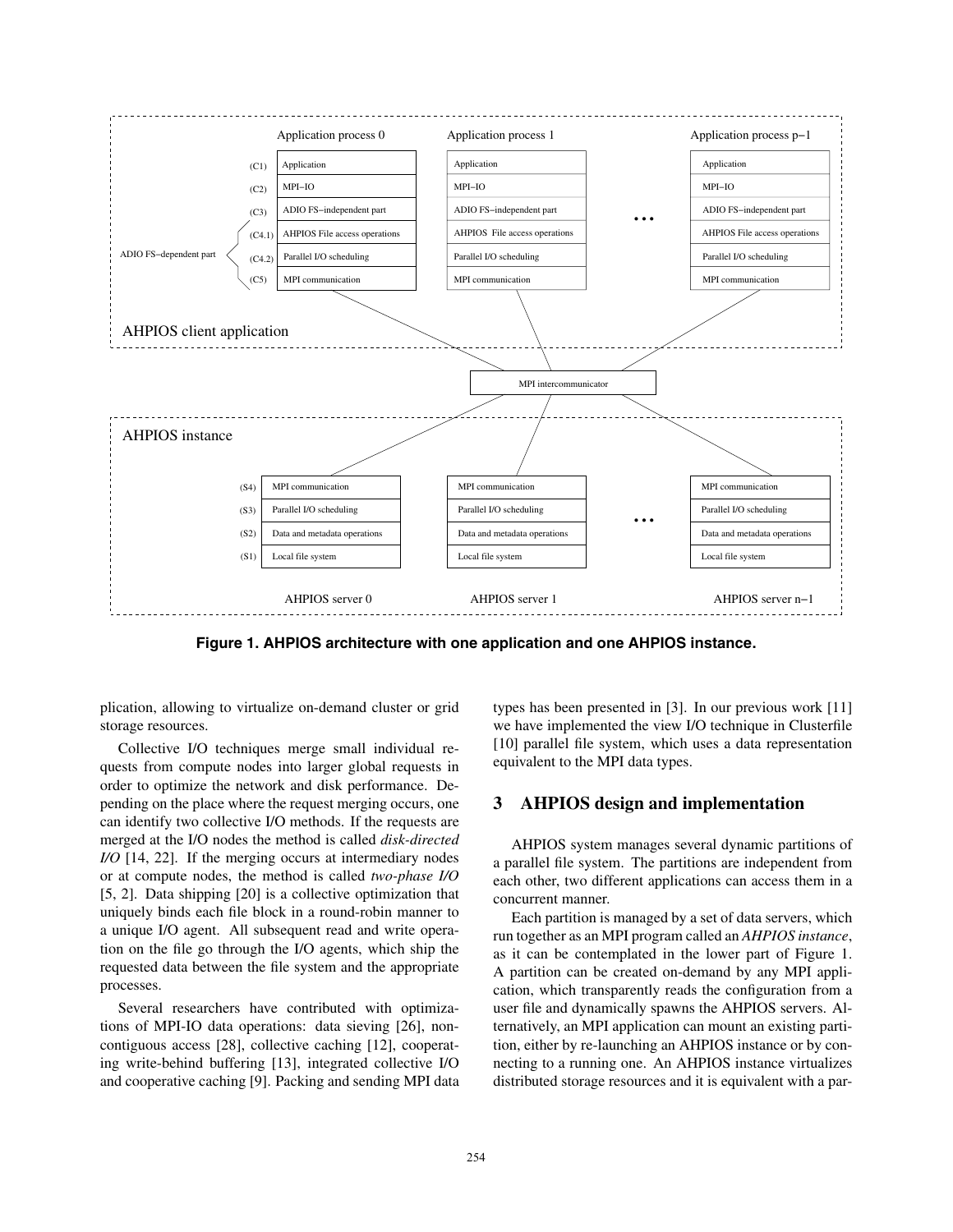allel file system installation. For example, a file may be striped over several independent storage resources.

The clients are unmodified MPI applications, which access the parallel file systems through an MPI-IO interface. One client is shown in the upper part of Figure 1. Each client is connected to an AHPIOS instance through an MPI intercommunicator. An intercommunicator is an MPI mechanism that allows two independent MPI applications to connect to each other and communicate. After connecting, all application processes can communicate individually or collectively with all server processes.

The design and implementation of the AHPIOS client is based on the ROMIO software architecture. Figure 2 shows the software architecture of ROMIO on five tiers: (C1) application layer, (C2) MPI-IO layer, (C3) ADIO file system independent layer, (C4) ADIO file system-specific layer and (C5) file system library. The MPI-IO calls of the applications are translated in the C2 layer (MPI-IO) into a smaller subset of ADIO calls. The C3 layer, contains implementations of mechanisms and optimizations such as views, noncontiguous file access and collective I/O. The C4 layer maps an even smaller set of file access functions on particular file systems. This layer has to be implemented in order to add ROMIO support for a new parallel file system. Finally, the C5 layer consists of the file system access routines (it can be a user level library or the locally mounted file system). AHPIOS client was integrated into the ROMIO architecture stack by implementing the C4 and C5 layers, as it can be seen in the upper part of Figure 1. The C4 layer can be divided into two sublayers. The upper sublayer maps the ADIO file operations onto tasks to be performed by the individual AHPIOS servers. These can be metadata-related, such as creating or deleting a file or data operations. In the lower sublayer, these tasks are scheduled for transfer by a parallel I/O scheduling module. The C5 layer is responsible for communication with the AHPIOS servers through MPI communication routines.

As shown in the lower part of Figure 1, the server design is structured in four sublayers. The communication with the client application is performed through MPI routines in the S4 sublayer. The S3 sublayer is responsible for the parallel I/O scheduling policy, enforced in cooperation with the corresponding modules of the client side. The data and metadata management is performed in the S2 sublayer. Finally, the S1 layer transfers the data and metadata to the final storage.

# 3.1 Data access

The data access is performed through the cooperation of the client library running on several compute nodes and the AHPIOS servers. An AHPIOS file may be striped over several AHPIOS servers. An AHPIOS server has the following

| (C1) | Parallel application                 |             |             |  |               |
|------|--------------------------------------|-------------|-------------|--|---------------|
| (C2) | MPI-IO                               |             |             |  |               |
| (C3) | ADIO file system – independent layer |             |             |  |               |
| (C4) | ADIO file system – specific layer    |             |             |  |               |
| (C5) | UnixFS                               | <b>PVFS</b> | <b>GPFS</b> |  | <b>AHPIOS</b> |

**Figure 2. ROMIO software architecture**

data-related duties (in subsection 3.2 we describe also the metadata operations):

- data communication with the clients
- cooperation of the parallel I/O scheduling module with the parallel I/O scheduling module of other I/O clients in order to optimize the global transfer performance
- data sieving and view optimizations
- management of a local cache; a local LRU replacement policy is employed for this cache
- end-storage access

#### **3.1.1 Views**

The view mechanism is implemented inside AHPIOS parallel I/O system. For each compute node declaring a view, the view file type, provided by the application as an MPI data type is decoded by the file system client. This is achieved by a recursive top-down traversal of the date type tree, which reconstructs the steps employed by the original application for data type creation. This data type structure is serialized and transferred to all AHPIOS servers, over which the file is striped. Each of these AHPIOS servers unserializes and reconstructs the original data type.

Subsequently, at file access time, the view data is directly mapped to the end-storage blocks at the AHPIOS servers. In ROMIO, this mapping is decomposed into two components: view-file mapping inside MPI-IO library and file-end storage mapping in the file system.

Figure 3 shows an example of a compute node that has declared a view by using an MPI vector data type with 4 blocks of 1 byte each and stride 4. The file is striped over 2 AHPIOS servers with a stripe of 8 (only the first two file blocks are shown in the figure, one at each I/O server). The left hand side depicts the view declaration operation, when the data type is sent to all AHPIOS servers and stored there. The right hand side illustrates the direct transfer of the contiguous data view to the AHPIOS servers. The contiguous data of the view is split into two packets at the file block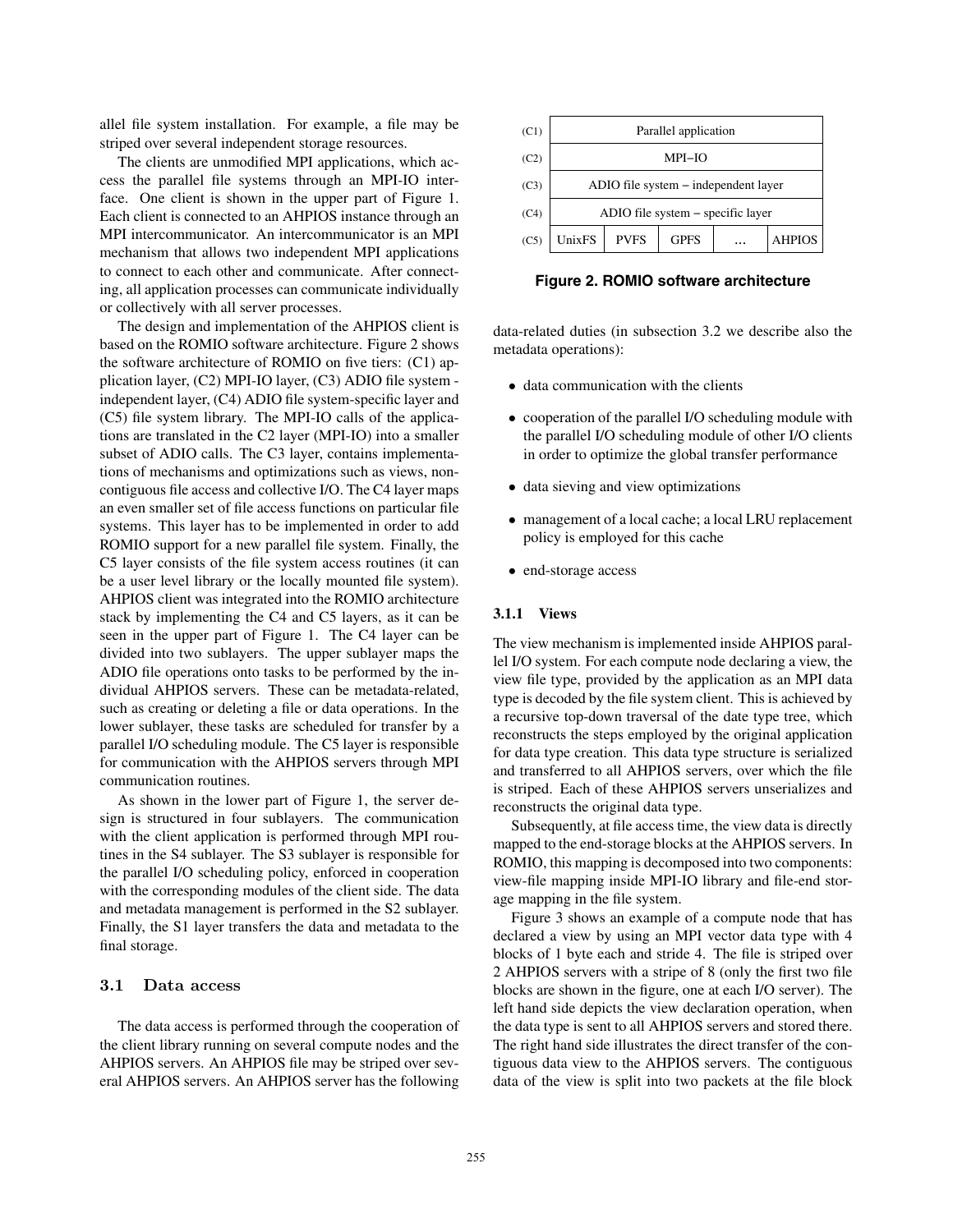

0 1 2 3 4 5 6 **8 9 10 11 12 13 14 15** 

File view: blocklen = 1, count = 4, stride = 4, oldtype= $MPI_BYTE$ File layout: nr\_ioservers = 2, stripe =8

**Figure 3. View I/O example in AHPIOS.**

boundary. Each packet it is send to the corresponding AH-PIOS server, where it is scattered by using the previously stored data type. The bottom part shows the file after the transfer.

The AHPIOS servers use the stored view data types for unpacking and transferring the data to/from the local storage repositories. This approach is different from the one employed in ROMIO. The ROMIO view is implemented in the ADIO file system-independent layer, which performs the mapping to the linear file space at the compute node. Data lying non-contiguous in file has to be re-mapped on a contiguous network buffer for efficient remote transfer to the file system servers.

#### **3.1.2 Collective and independent I/O operations**

As discussed in subsection 2, the MPI-IO standard defines two major groups of file access operations: *collective* and *independent*. The collective operations are suitable for the parallel workloads because of four basic characteristics, shown to be common in the data-intensive parallel scientific applications [19, 24, 23, 4, 29, 6]. First, it is frequent that all compute nodes perform access to the same file. Second, each individual compute node accesses the file noncontiguously and with small granularities. Third, there is a high degree of spatial locality: when a node accesses some file regions, the other nodes tend to access neighboring data. Fourth, the write accesses are mostly non-overlapping.

ROMIO distribution contains an implementation of twophase I/O, for which the collective buffers reside at the aggregators (which are a subset of the compute nodes).

AHPIOS collective I/O operations are related with diskdirected [14] and server-directed [22] collective I/O techniques (described in Section 2).

The AHPIOS implementation does not make any explicit distinction between independent and collective I/O operations, but it relies on the spatial locality property of the collective I/O calls. For write operations, when receiving a request from a compute node, the AHPIOS server checks to see if it has already cached the *collective buffer* (a collective buffer is a buffer that stores data on behalf of several compute nodes). If yes, the data is scattered by using the view data type. If not, the buffer is first read from the storage (for an existing file) or acquired from a pre-allocated pool (for a new file region) and then the scatter operation is performed. For read operations, the collective buffer is read from the file system at the first request of a compute node. Subsequent accesses find the data in the cache.

There are four main differences between the implementations of AHPIOS file access operations and ROMIO collective two-phase I/O. First, the view data types of all nodes involved in a collective access are sent at view declaration to all AHPIOS servers and can be reused until the view is changed. In ROMIO the pairs offset-length corresponding to the access pattern have to be transferred at each access. Second, no shuffle is necessary at compute node, because the mapping between application view and file layout is performed at the AHPIOS server. Third, if the AH-PIOS servers have locally-attached storage, only one network transfer is needed, while in ROMIO two-phase I/O at least two transfers are performed. Fourth, in ROMIO, the collective buffers are not reused across different collective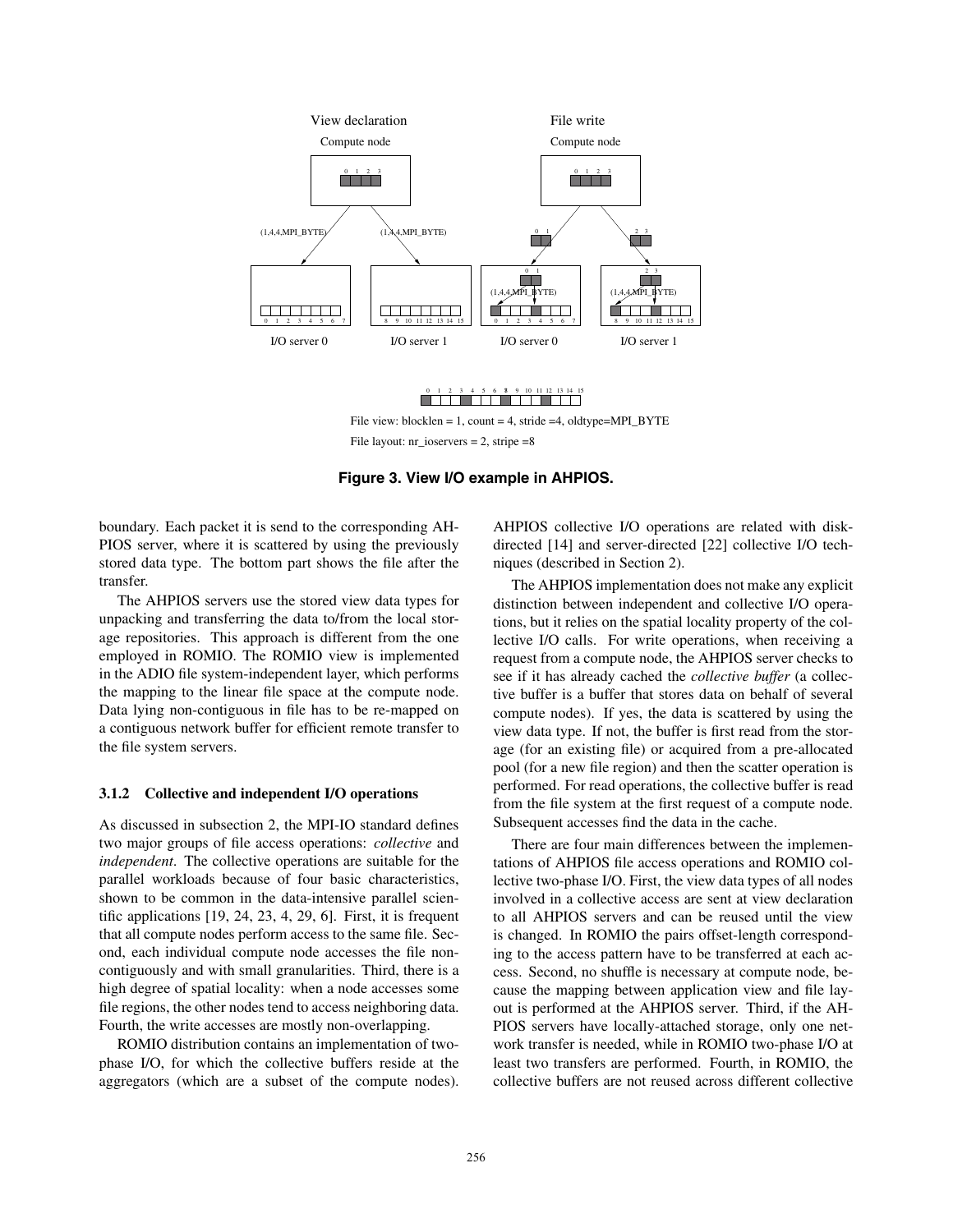operations. Consequently, workloads that show temporal locality cannot take advantage of the data already cached in them. In contrast, in AHPIOS, the collective buffers are stored in the local cache of the AHPIOS servers and can be reused across different collective I/O operations (if they have not been evicted by the replacement policy in the meantime).

Data consistency is enforced by caching the data blocks only once at the AHPIOS servers. This approach is similar to the one of PVFS. For concurrency control of *independent* access operations the user should employ external locking mechanisms. In the case of *collective* operations, the participant processes cooperate in order to access the file. For the collective write operation, it is the user responsibility to assure that the processes do not write overlappingly the same file (for instance by declaring non-overlapping views).

#### 3.2 Metadata management

In AHPIOS there is no server that performs global metadata management. The global metadata is minimal, and contains only information about the particular instances of the file system. This information is stored in a shared registry. Each instance accesses atomically the registry in order to read or modify it. It is improbable that this access could represent a bottleneck in a large system, because it is accessed only when an instance is created, shut down or restarted. All these operations are infrequent.

The global registry stores the initial static configuration parameters of the AHPIOS instance. A rebooting instance of AHPIOS retrieves the original static configuration parameters from the global registry and uses them for restarting the file system created by a previous AHPIOS instance. The dynamic parameters are newly indicated by the user. We discuss more static and dynamic instance parameters in the subsection 3.3.

One of the servers of each AHPIOS instance plays also the role of an instance-local metadata manager. This server performs in the present implementation two functions: manages a local name space, stores and retrieves the file metadata. The global name of a file is given by appending the local path of a file to the global unique instance name. The local name space can be as simple as a directory in the name space of the local file system on the node where the AHPIOS metadata server is running.

For each file, additional metadata information is stored such as: the number of I/O servers over which the file is stored, the path on each local file system of each AHPIOS server, where the file data is permanently stored, and the stripe size.

# 3.3 AHPIOS configuration

One of the main goal of AHPIOS was avoiding that the specific system parameters are the default parameters of a cluster-wide installation. There may be several instances of AHPIOS running at the same time on the same cluster. Each of these instances may use a different block size, network buffer size, AHPIOS server set, metadata manager, etc. More than that, a particular AHPIOS instance can be shut down and restarted with a different set of dynamic parameters, which would provide better performance results.

An AHPIOS instance may be configured at the start of an application. The user may define the file system parameters in a configuration file, such as the one from below. The static parameters include the default file stripe size and the storage resources over which the files are striped. In the example below file data will be striped over nodes n1, n2, n3, n4 in local directories, while the instance metadata will be stored in the directory /metadata of node n0. The dynamic parameters include the network buffer size, the cache size of the servers and the optimizations to be used (we show here only the generic ROMIO and AHPIOS optimizations). The static parameters could be changed by creating a new instance and then moving the data from old instance to the new instance. The dynamic parameters can be changed when an instance restarts.

```
#AHPIOS configuration file: filesystem.cfg
######### Static parameters
# The default stripe size of the filesystem
stripe_size = 64k
# Number of IOS
nr ios = 4# Storage resources of AHPIOS servers
ahpios_server = n0:/data
ahpios_server = n1:/data
ahpios_server = n2:/data
ahpios_server = n3:/data
# Path of the metadata directory
metadata = n0:/metadata
```

```
######### Dynamic parameters
# Scheduling block size
net buf size = 64k#Buffer cache size of AHPIOS server
cache size = 1G# AHPIOS or ROMIO optimizations
# 0: AHPIOS 1:ROMIO
optimizations = 0
```
## **4 Experimental results**

The evaluation presented in this paper was performed on the dual-core "Lonestar" system at TACC [16] in the frame-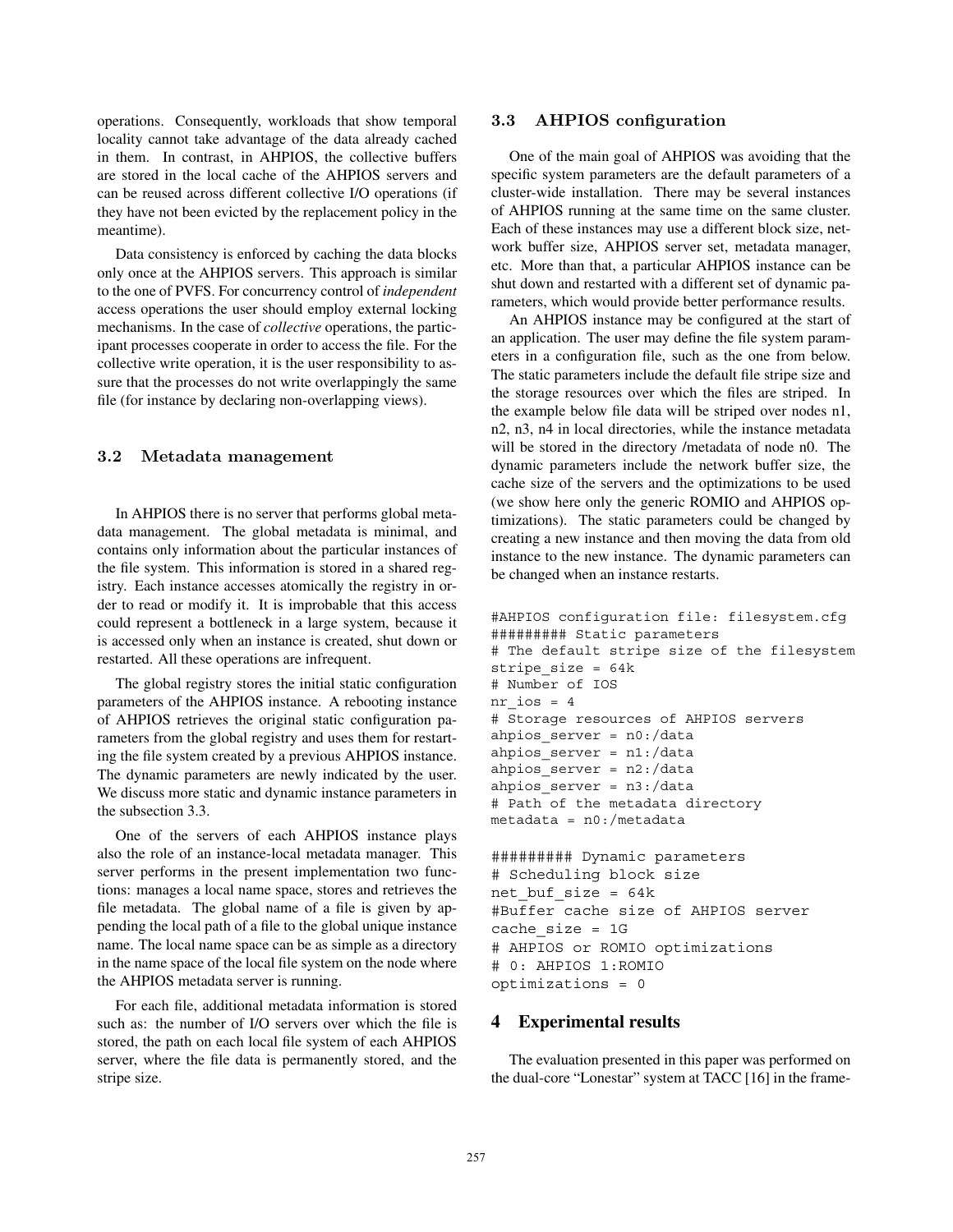

**Figure 4. BTIO measurements (class B).**

work of the Teragrid project [25]. A node consists of a Dell PowerEdge 1955 blade running a 2.6 x86 64 Linux kernel from kernel.org. Each node contains two Xeon Intel Duo-Core 64-bit processors (4 cores in all) on a single board, as an SMP unit. The Core frequency is 2.66GHz and supports 4 floating-point operations per clock period with a peak performance of 10.6 GFLOPS/core or 42.6GFLOPS/node. Each node contains 8GB of memory. The interconnect is Infiniband. The employed MPI library is MPICH2 [1] version 1.0.5, with the communication running over TCP/IP sockets. The Lonestar Storage includes a 73GB SATA drive (60GB usable by user) on each node (the I/O servers of AH-PIOS and PVFS2 used this storage).

In the experiments we have used AHPIOS and PVFS2, which we launched through the batch system, before the application is started. Both AHPIOS and PVFS2 used 8 I/O nodes and a file block of 64KBytes. For both systems, the I/O servers and application processes are running on disjoint nodes. The communication inside the file systems and in the MPICH2 was done with TCP/IP sockets over Infiniband.

The largest number of nodes used by the applications for the computation was 64 (an additional number of 8 nodes were used for I/O servers by PVFS2 and AHPIOS). Due to the large wait times in the batch system queues of Lonestar, we could not perform measurements on a larger number of nodes.



**Figure 5. BTIO measurements (class C).**

In all benchmarks we compared three solutions: ROMIO two-phase I/O over PVFS2 (2P-PVFS2), ROMIO twophase I/O over AHPIOS, and an integrated AHPIOS-based solution (full-AHPIOS). In the first two solutions, the view and the collective I/O optimizations are implemented in the file system-independent part of ADIO, while the file system is accessed only for contiguous accesses. In the integrated solution, the view and collective I/O operations are performed in cooperation by the application processes and AHPIOS servers. Our goal is to demonstrate that, by the tight integration between application and library offered by the full-AHPIOS solution, a significant better performance can be obtained.

### 4.1 BTIO benchmark

NASA's BTIO benchmark [29] solves the Block-Tridiagonal (BT) problem, which employs a complex domain decomposition across a square number of compute nodes. Each compute node is responsible for multiple Cartesian subsets of the entire data set. The execution alternates computation and I/O phases. Initially, all compute nodes collectively open a file and declare views on the relevant file regions (a subcube in the Cartesian domain). After each five computing steps the compute nodes write the solution to a file through a collective operation. At the end, the resulting file is collectively read and the solution ver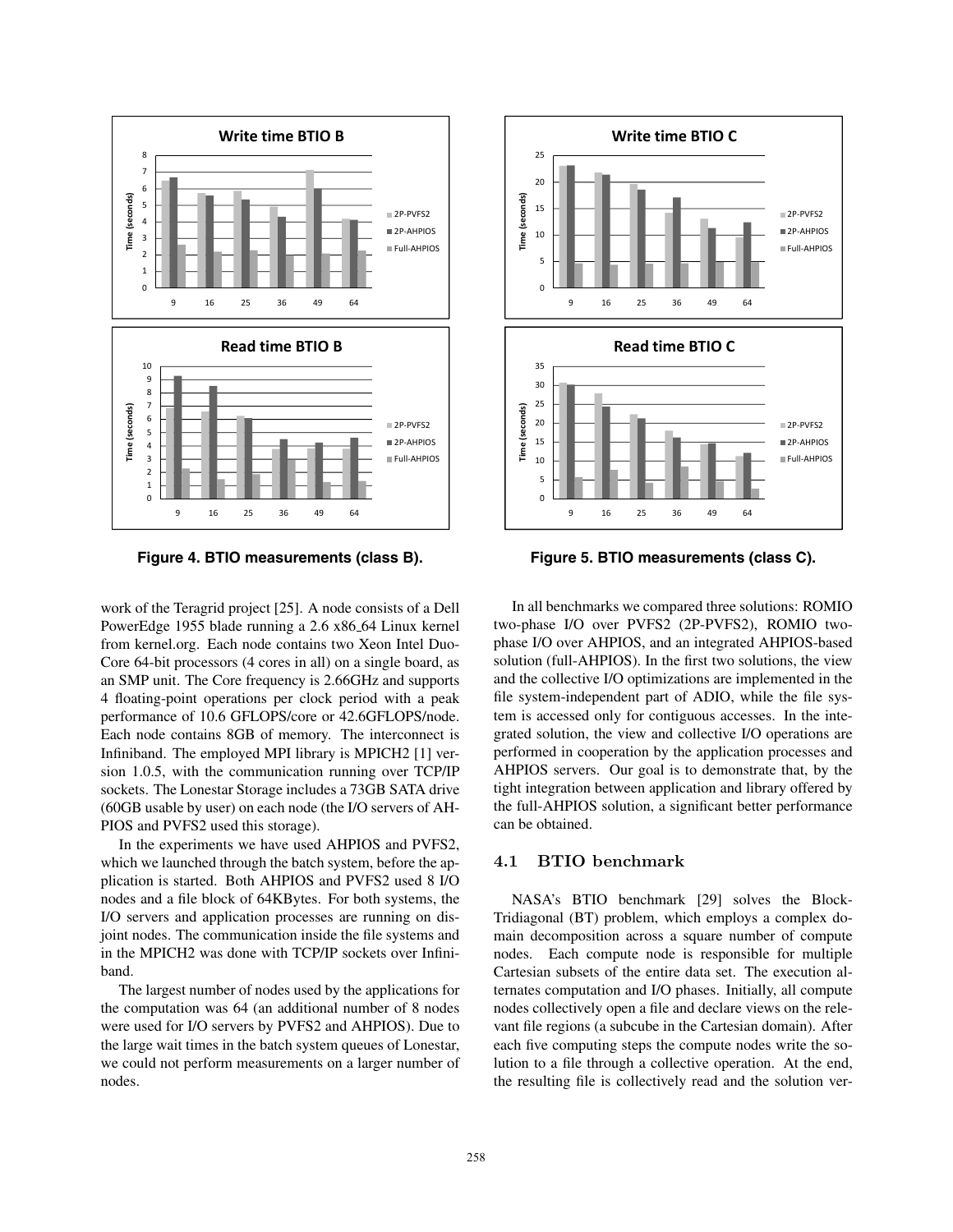ified for correctness. In this paper we report the results for the MPI implementation of the benchmark, which uses MPI-IO's collective I/O routines. On all runs we set the benchmark to execute 25 compute steps, which correspond to 5 I/O steps (5 collective writes followed by 5 collective reads). The access pattern of BTIO is nested-strided with a nesting depth of 2.

Figures 4 and 5 show the results for the classes B and C, respectively. The upper row shows the total time (in seconds) spent in writing the file, while the lower row the total time spent in reading.

First we note that the two implementations based on twophase I/O (2P-PVFS2 and 2P-AHPIOS) show similar results.

In all cases the AHPIOS-based reads and writes significantly outperform 2P-PVFS2 and 2P-AHPIOS. When comparing the AHPIOS accesses with the *best* performing implementation, the improvement ranged for class B writes from 1.81 times (64 processes) to 2.87 times (32 processes), for class B reads from 1.28 times (36 processes) to 4.42 times (16 processes), for class C writes from 1.95 times (64 processes) to 4.95 times (16 processes) and for class C reads from 1.9 times (36 processes)to 5.22 times (9 processes).

There are additional reasons, which explain the results. In two-phase I/O the data is in general transferred twice over the fabric: once for the data aggregation at the compute nodes and the second time when accessing the file system. In Full-AHPIOS the aggregation is done at the AHPIOS server, i.e. close to the storage. If the storage is locally available, the second communication operation is spared.

Additionally, the view I/O technique significantly reduces the size of the metadata sent over network. First, the MPI data types are sent compact to the AHPIOS servers at view declaration. Second, this data type transfer is done only once and it can be reused by subsequent operations. In contrast, the lists of offset-length pairs are sent to the aggregators at each two-phase I/O operation.

Finally, in AHPIOS, the collective buffers are cached at the AHPIOS servers across collective I/O operations. Subsequent read operations find them in the cache.

# 4.2 MPI Tile I/O benchmark

MPI Tile I/O benchmark [18] evaluates the performance of underlying MPI-IO library and file-system implementation under a non-contiguous access workload. The benchmark logically divides a data file into a dense twodimensional set of tiles. The number of tiles along rows  $(nr_x)$  and columns  $(nr_y)$  and the size of each tile in the x and y dimensions( $sz_x$  and  $sz_y$ ) are specified as input parameters. We have chosen this values such that for any number of processors the total amount of data to be accessed is 1 GByte and the access granularity is 4 KBytes.



**Figure 6. MPI Tile I/O throughput.**

The results are plotted in Figure 6. Full-AHPIOS outperforms the other solutions in nine of the ten cases. From these nine cases the write improvement of Full-AHPIOS over the best of 2P-AHPIOS and 2P-PVFS2 ranges between 1.2 times for 16 processes and 1.54 times for 8 processes. Full-AHPIOS shows remarkable results for reading the file. The improvement is between 2.25 for 64 processes to 6.3 for 4 processes. When 64 processes write the file, the 2P-PVFS outperforms Full-AHPIOS by 5%.

# **5 Conclusion and future work**

In this paper we have presented AHPIOS parallel I/O system, a dynamic parallel I/O system, that virtualizes ondemand independent storage resources. AHPIOS can take advantage of its tight integration with MPI-IO, and use the application access patterns in order to increase the performance. AHPIOS employs efficient non-contiguous I/O and collective I/O techniques, which can be used alternatively to the ones in ROMIO. The experimental results show that, even in an incipient development phase, AHPIOS outperforms solutions in which the parallel file systems and the application optimizations are separated, using various access patterns common to parallel scientific applications. The main advantage of AHPIOS solution comes from the tight integration between the application and the end storage.